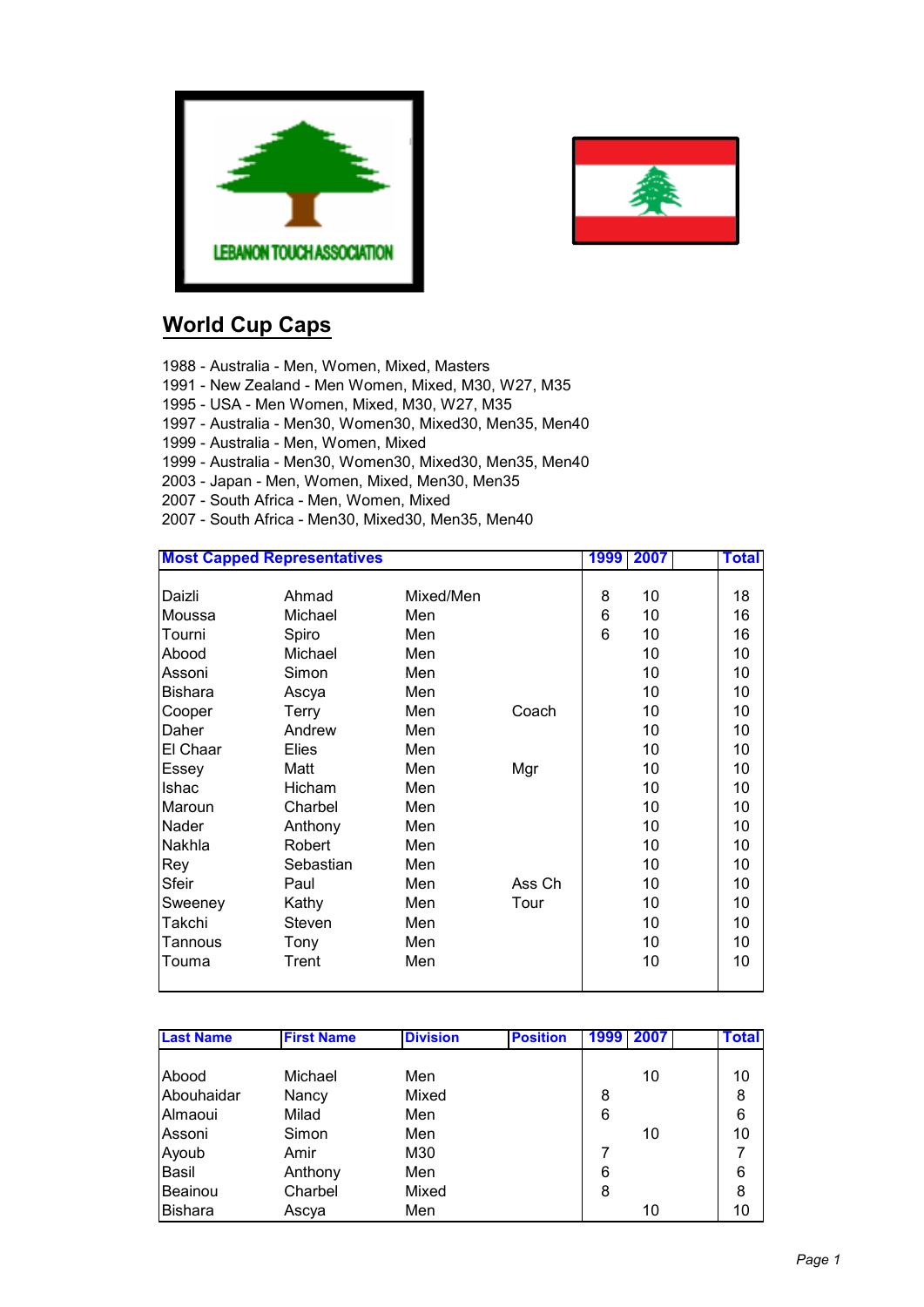| <b>Most Capped Representatives</b> |               |                     |         | 1999           | 2007 | Total                                 |
|------------------------------------|---------------|---------------------|---------|----------------|------|---------------------------------------|
| <b>Black</b>                       | Jamie         | <b>Mixed</b>        | Coach   | 8              |      | 8                                     |
| Cooper                             | <b>Terry</b>  | Men                 | Coach   |                | 10   | 10                                    |
| Daher                              | Andrew        | Men                 |         |                | 10   | 10                                    |
| Daizli                             | Ahmad         | Mixed/Men           |         | 8              | 10   | 18                                    |
| Daizli                             | Ahmad         | Mixed               | Coach   | 8              |      | 8                                     |
| Dal Pozzo                          | Michelle      | Mixed               |         | 8              |      | 8                                     |
| Delpech                            | John          | <b>Tour Manager</b> |         | 8              |      | 8                                     |
| Derbas                             | Jemal         | M30                 |         | $\overline{7}$ |      | $\overline{7}$                        |
| El Bahou                           | Robbie        | Men                 |         | 6              |      | 6                                     |
| El Chaar                           | Elies         | Men                 |         |                | 10   | 10                                    |
| Eltakchi                           | Tony          | Men                 |         | 6              |      | 6                                     |
| Essey                              | Matt          | Men                 |         |                | 10   | 10                                    |
| Fahim                              | Adam          | Men                 | Mgr     |                |      | 6                                     |
|                                    |               |                     |         | 6              |      |                                       |
| Farhat                             | Michael       | Men                 |         | 6              |      | 6                                     |
| Fayed                              | Omar          | Men                 |         | 6              |      | 6                                     |
| Habbib                             | <b>Mick</b>   | M30                 |         | $\overline{7}$ |      | $\overline{7}$                        |
| Haddad                             | Gabriel       | Mixed               |         | 8              |      | 8                                     |
| Hammoud                            | Taleb         | Men                 |         | 6              |      | 6                                     |
| Harb                               | Louise        | Mixed               |         | 8              |      | $\begin{array}{c} 8 \\ 7 \end{array}$ |
| Hatti                              | Ceaser-Peter  | M30                 |         | $\overline{7}$ |      |                                       |
| Hindy                              | Norm          | Men                 | Manager | 6              |      | 6                                     |
| Indari                             | Zac           | Men                 | Manager | 6              |      | 6                                     |
| Ishac                              | Hicham        | Men                 |         |                | 10   | 10                                    |
| Ishac                              | Michael       | Mixed               |         | 8              |      | 8                                     |
| Khoudair                           | Paul          | M30                 | Manager | $\overline{7}$ |      | $\overline{7}$                        |
| Knight                             | Mim           | Mixed               |         | 8              |      | 8                                     |
| Maroun                             | Charbel       | Men                 |         |                | 10   | 10                                    |
| Mazloum                            | Kylie         | Mixed               |         | 8              |      | 8                                     |
| Mazloum                            | Tony          | M30                 |         | $\overline{7}$ |      | $\overline{7}$                        |
| McDonald                           | Michael       | M30                 | Coach   | $\overline{7}$ |      | $\overline{7}$                        |
| Mouawad                            | John          | Men                 |         | 6              |      | 6                                     |
| Moubarak                           | Charlie       | M30                 |         | $\overline{7}$ |      | $\overline{7}$                        |
| Moujalli                           | Anthony       | M30                 |         | $\overline{7}$ |      | $\overline{7}$                        |
| Moussa                             | Michael       | Men                 |         | 6              | 10   | 16                                    |
| Nader                              | Anthony       | Men                 |         |                | 10   | 10                                    |
| Nakhla                             | Robert        | Men                 |         |                | 10   | 10                                    |
| Naoum                              | Charbel       | Men                 |         | 6              |      | 6                                     |
| Naoum                              | George        | M30                 |         | $\overline{7}$ |      | $\overline{7}$                        |
| Obeid                              | Joseph        | Mixed               |         | 8              |      | 8                                     |
| Rehayem                            | Joe           | M30                 |         | $\overline{7}$ |      | $\overline{7}$                        |
| Remaili                            | Lora          | Mixed               |         | 8              |      | 8                                     |
| Rey                                | Sebastian     | Men                 |         |                | 10   | 10                                    |
| Samuel                             |               | M30                 |         | $\overline{7}$ |      | $\overline{7}$                        |
| Sfeir                              | Anthony       |                     |         | 6              |      | 6                                     |
|                                    | Paul          | Men                 |         |                |      |                                       |
| Sfeir                              | Paul          | Men                 | Ass Ch  |                | 10   | 10                                    |
| Solomon                            | George        | M30                 |         | 7              |      | $\overline{7}$                        |
| Srour                              | Elias         | M30                 |         | $\overline{7}$ |      | $\overline{7}$                        |
| Stanton                            | Jason         | Men                 |         | 6              |      | 6                                     |
| Sukkar                             | John          | M30                 |         | $\overline{7}$ |      | $\overline{7}$                        |
| Sweeney                            | Kathy         | Men                 | Tour    |                | 10   | 10                                    |
| Tabet                              | Paul          | M30                 |         | 7              |      | $\overline{7}$                        |
| Takchi                             | <b>Steven</b> | Men                 |         |                | 10   | 10                                    |
| Tannous                            | Albert        | Mixed               |         | 8              |      | 8                                     |
| Tannous                            | John          | Mixed               |         | 8              |      | 8                                     |
| Tannous                            | Tony          | Men                 |         |                | 10   | 10                                    |
| Touma                              | Trent         | Men                 |         |                | 10   | 10                                    |
| Tourni                             | Spiro         | Men                 |         | 6              | 10   | 16                                    |
| Trad                               | Tony          | Men                 | Coach   | 6              |      | 6                                     |